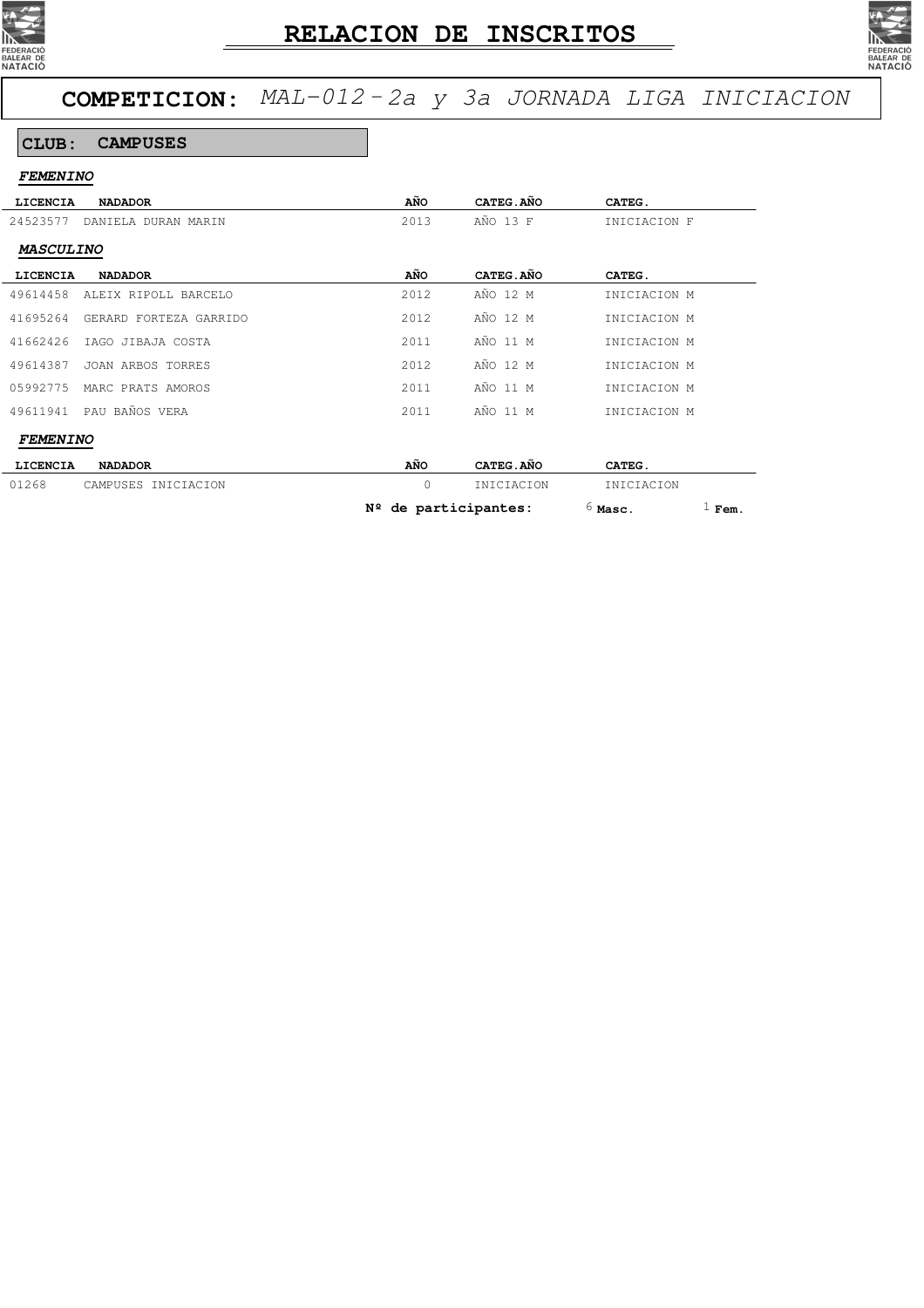



### **CLUB: CN.INCA**

| <i><b>MASCULINO</b></i> |                          |       |                        |              |          |
|-------------------------|--------------------------|-------|------------------------|--------------|----------|
| LICENCIA                | <b>NADADOR</b>           | AÑO   | CATEG.AÑO              | CATEG.       |          |
| 02843719                | ALEX RAINERI             | 2012  | AÑO 12 M               | INICIACION M |          |
|                         | 02387865 FILIP CHOJNACKI | 2012  | AÑO 12 M               | INICIACION M |          |
| 49612709                | MARK SERRA PALMER        | 2.012 | AÑO 12 M               | INICIACION M |          |
|                         |                          |       | $N2$ de participantes: | $3$ Masc.    | $0$ Fem. |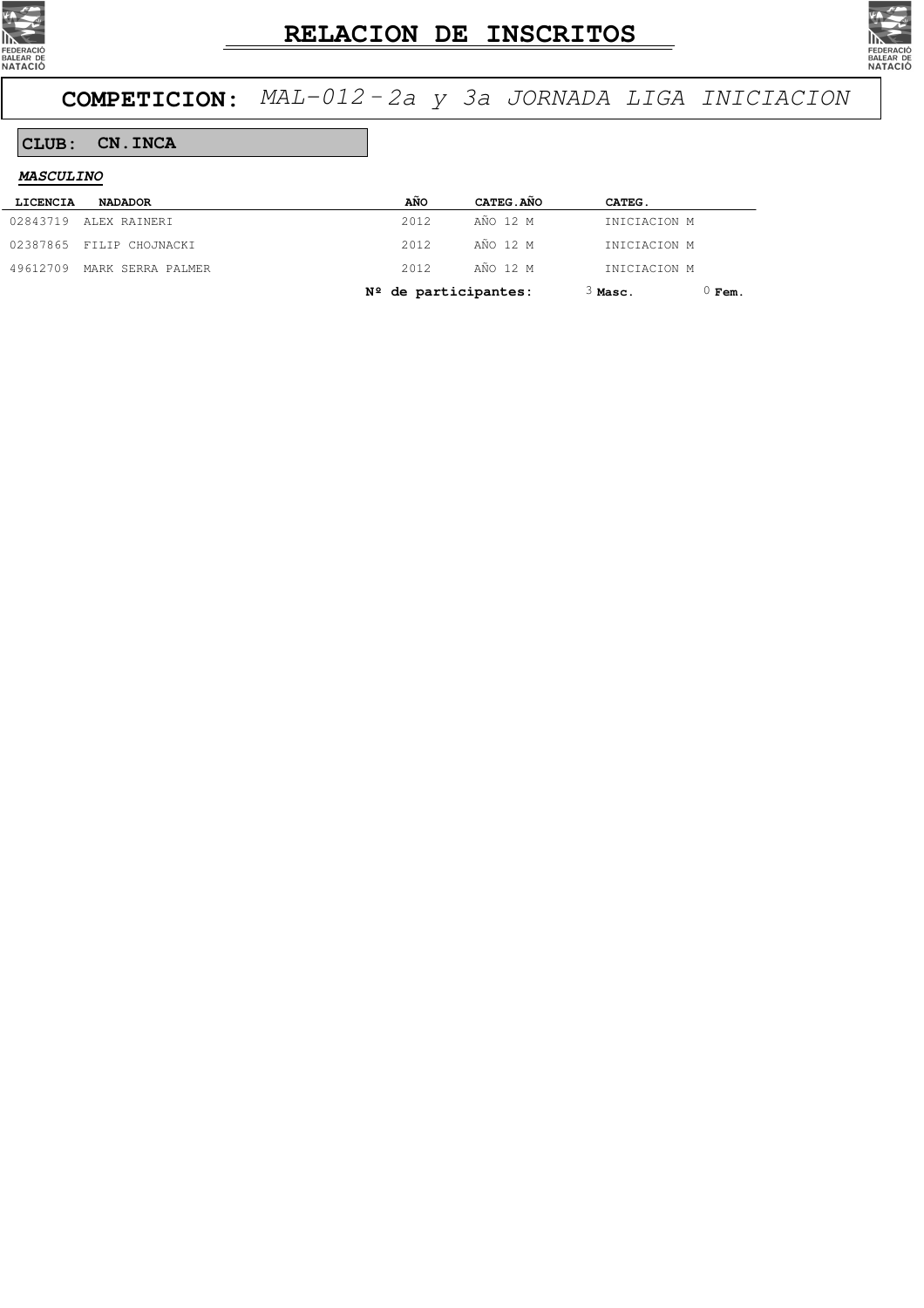



#### **CLUB: CNPALMA**

| AÑO<br>CATEG.AÑO<br><b>LICENCIA</b><br><b>NADADOR</b><br>CATEG.<br>AÑO 14 F<br>52034602<br>2014<br>ALBA LLOMPART PORTAS<br>INICIACION F<br>AÑO 13 F<br>2013<br>41696593<br>PAULA FERNANDEZ ROSSELLÓ<br>INICIACION F<br>AÑO 13 F<br>2013<br>49867139<br>SOFIA GALZAGORRY SALGADO<br>INICIACION F<br><b>MASCULINO</b><br>AÑO<br>CATEG.AÑO<br>CATEG.<br><b>LICENCIA</b><br><b>NADADOR</b><br>ALEJANDRO SIMBAÑA CALERO<br>AÑO 11 M<br>41663479<br>2011<br>INICIACION M<br>ANDRÉS MIGUEL GANTE MONTIEL<br>AÑO 12 M<br>49923340<br>2012<br>INICIACION M<br>AÑO 12 M<br>49775219<br>2012<br>IAN ANDERSON BRUNET<br>INICIACION M<br>AÑO 12 M<br>49772659<br>JAUME GELABERT RUBIO<br>2012<br>INICIACION M<br>LIAM SÁNCHEZ BUJOSA<br>AÑO 12 M<br>41663286<br>2012<br>INICIACION M<br>AÑO 12 M<br>49923997<br>MIQUEL ANGEL RIOS COLOM<br>2012<br>INICIACION M<br>AÑO 11 M<br>46397968<br>2011<br>OLIVER SANTOS VILLALONGA<br>INICIACION M<br>AÑO 12 M<br>54625049<br>SERGIO VENTURA CINKO CONDORI<br>2012<br>INICIACION M<br>TANIS CRUZADO RODRÍGUEZ<br>AÑO 12 M<br>49779275<br>2012<br>INICIACION M<br><b>FEMENINO</b><br>AÑO<br>CATEG. AÑO<br><b>LICENCIA</b><br><b>NADADOR</b><br>CATEG.<br>$\Omega$<br>00056<br>CNPALMA INICIACION<br>INICIACION<br>INICIACION<br>00056<br>CNPALMA INICIACION <b><br/>0<br/>INICIACION<br/>INICIACION</b> | <i><b>FEMENINO</b></i> |                            |          |            |            |  |  |
|------------------------------------------------------------------------------------------------------------------------------------------------------------------------------------------------------------------------------------------------------------------------------------------------------------------------------------------------------------------------------------------------------------------------------------------------------------------------------------------------------------------------------------------------------------------------------------------------------------------------------------------------------------------------------------------------------------------------------------------------------------------------------------------------------------------------------------------------------------------------------------------------------------------------------------------------------------------------------------------------------------------------------------------------------------------------------------------------------------------------------------------------------------------------------------------------------------------------------------------------------------------------------------------------------------------------------------|------------------------|----------------------------|----------|------------|------------|--|--|
|                                                                                                                                                                                                                                                                                                                                                                                                                                                                                                                                                                                                                                                                                                                                                                                                                                                                                                                                                                                                                                                                                                                                                                                                                                                                                                                                    |                        |                            |          |            |            |  |  |
|                                                                                                                                                                                                                                                                                                                                                                                                                                                                                                                                                                                                                                                                                                                                                                                                                                                                                                                                                                                                                                                                                                                                                                                                                                                                                                                                    |                        |                            |          |            |            |  |  |
|                                                                                                                                                                                                                                                                                                                                                                                                                                                                                                                                                                                                                                                                                                                                                                                                                                                                                                                                                                                                                                                                                                                                                                                                                                                                                                                                    |                        |                            |          |            |            |  |  |
|                                                                                                                                                                                                                                                                                                                                                                                                                                                                                                                                                                                                                                                                                                                                                                                                                                                                                                                                                                                                                                                                                                                                                                                                                                                                                                                                    |                        |                            |          |            |            |  |  |
|                                                                                                                                                                                                                                                                                                                                                                                                                                                                                                                                                                                                                                                                                                                                                                                                                                                                                                                                                                                                                                                                                                                                                                                                                                                                                                                                    |                        |                            |          |            |            |  |  |
|                                                                                                                                                                                                                                                                                                                                                                                                                                                                                                                                                                                                                                                                                                                                                                                                                                                                                                                                                                                                                                                                                                                                                                                                                                                                                                                                    |                        |                            |          |            |            |  |  |
|                                                                                                                                                                                                                                                                                                                                                                                                                                                                                                                                                                                                                                                                                                                                                                                                                                                                                                                                                                                                                                                                                                                                                                                                                                                                                                                                    |                        |                            |          |            |            |  |  |
|                                                                                                                                                                                                                                                                                                                                                                                                                                                                                                                                                                                                                                                                                                                                                                                                                                                                                                                                                                                                                                                                                                                                                                                                                                                                                                                                    |                        |                            |          |            |            |  |  |
|                                                                                                                                                                                                                                                                                                                                                                                                                                                                                                                                                                                                                                                                                                                                                                                                                                                                                                                                                                                                                                                                                                                                                                                                                                                                                                                                    |                        |                            |          |            |            |  |  |
|                                                                                                                                                                                                                                                                                                                                                                                                                                                                                                                                                                                                                                                                                                                                                                                                                                                                                                                                                                                                                                                                                                                                                                                                                                                                                                                                    |                        |                            |          |            |            |  |  |
|                                                                                                                                                                                                                                                                                                                                                                                                                                                                                                                                                                                                                                                                                                                                                                                                                                                                                                                                                                                                                                                                                                                                                                                                                                                                                                                                    |                        |                            |          |            |            |  |  |
|                                                                                                                                                                                                                                                                                                                                                                                                                                                                                                                                                                                                                                                                                                                                                                                                                                                                                                                                                                                                                                                                                                                                                                                                                                                                                                                                    |                        |                            |          |            |            |  |  |
|                                                                                                                                                                                                                                                                                                                                                                                                                                                                                                                                                                                                                                                                                                                                                                                                                                                                                                                                                                                                                                                                                                                                                                                                                                                                                                                                    |                        |                            |          |            |            |  |  |
|                                                                                                                                                                                                                                                                                                                                                                                                                                                                                                                                                                                                                                                                                                                                                                                                                                                                                                                                                                                                                                                                                                                                                                                                                                                                                                                                    |                        |                            |          |            |            |  |  |
|                                                                                                                                                                                                                                                                                                                                                                                                                                                                                                                                                                                                                                                                                                                                                                                                                                                                                                                                                                                                                                                                                                                                                                                                                                                                                                                                    |                        |                            |          |            |            |  |  |
|                                                                                                                                                                                                                                                                                                                                                                                                                                                                                                                                                                                                                                                                                                                                                                                                                                                                                                                                                                                                                                                                                                                                                                                                                                                                                                                                    |                        |                            |          |            |            |  |  |
|                                                                                                                                                                                                                                                                                                                                                                                                                                                                                                                                                                                                                                                                                                                                                                                                                                                                                                                                                                                                                                                                                                                                                                                                                                                                                                                                    |                        |                            |          |            |            |  |  |
|                                                                                                                                                                                                                                                                                                                                                                                                                                                                                                                                                                                                                                                                                                                                                                                                                                                                                                                                                                                                                                                                                                                                                                                                                                                                                                                                    |                        |                            |          |            |            |  |  |
|                                                                                                                                                                                                                                                                                                                                                                                                                                                                                                                                                                                                                                                                                                                                                                                                                                                                                                                                                                                                                                                                                                                                                                                                                                                                                                                                    |                        |                            |          |            |            |  |  |
|                                                                                                                                                                                                                                                                                                                                                                                                                                                                                                                                                                                                                                                                                                                                                                                                                                                                                                                                                                                                                                                                                                                                                                                                                                                                                                                                    | 00056                  | CNPALMA INICIACION <c></c> | $\Omega$ | INICIACION | INICIACION |  |  |

**Nº de participantes:** 9 **Masc.** 3 **Fem.**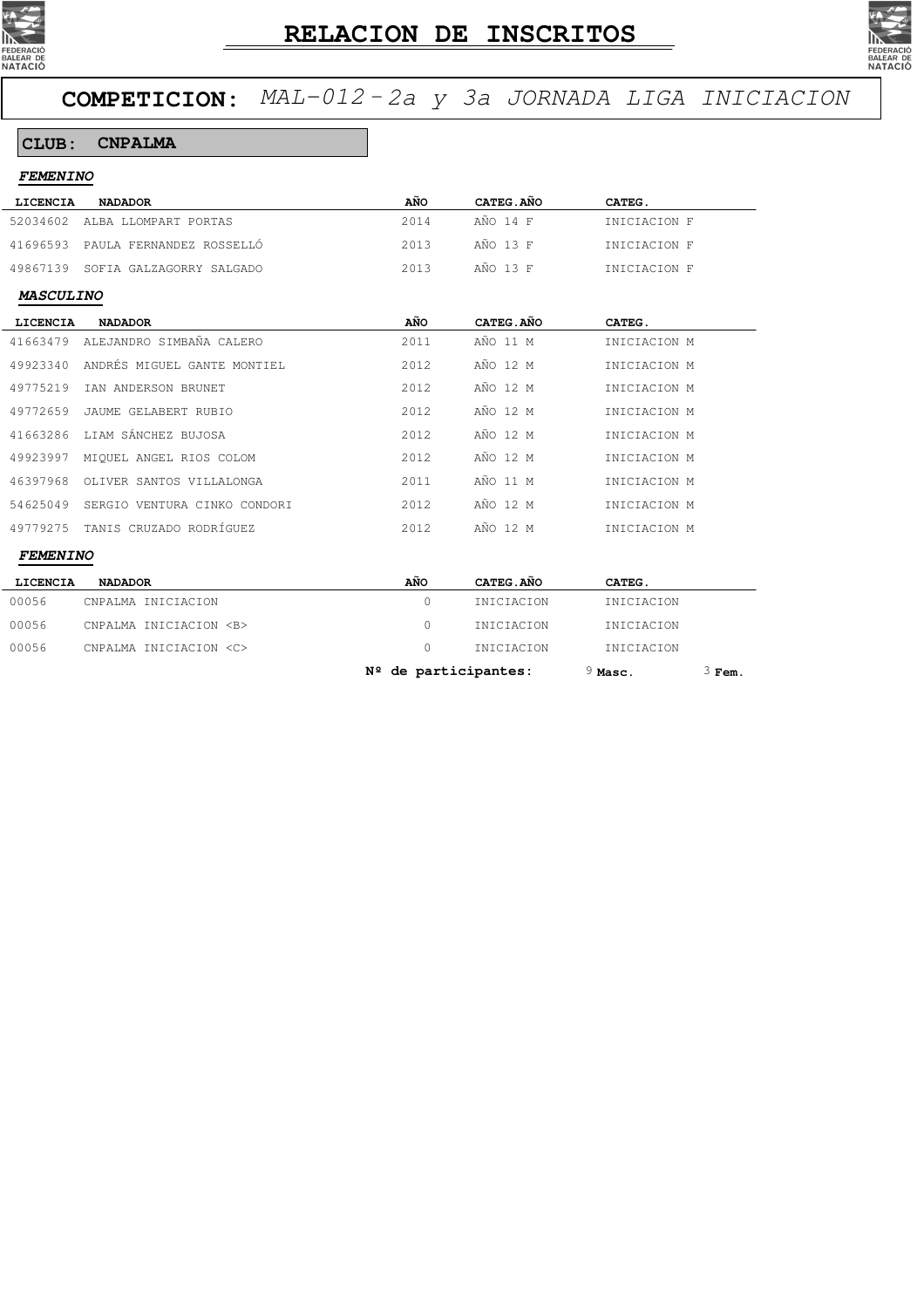



# **COMPETICION:** MAL-012 -2a y 3a JORNADA LIGA INICIACION

### **CLUB: FELANITX**

#### **MASCULINO**

| LICENCIA | <b>NADADOR</b>             | AÑO                    | CATEG. ANO | CATEG.       |      |
|----------|----------------------------|------------------------|------------|--------------|------|
|          | 41661488 ADROVER RIGO MARC | 2011                   | AÑO 11 M   | INICIACION M |      |
|          |                            | $N2$ de participantes: |            | $1$ Masc.    | Fem. |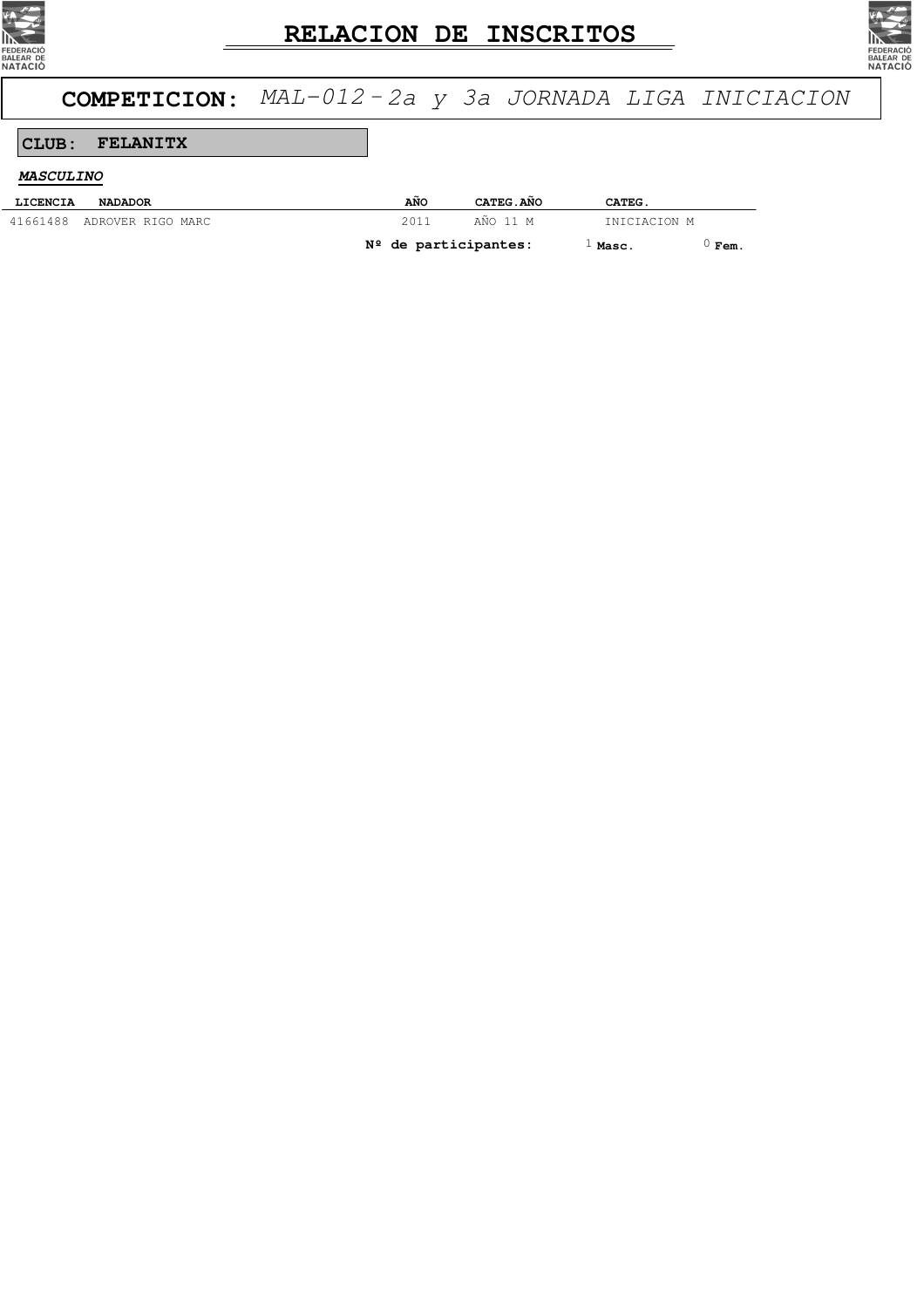



# **COMPETICION:** MAL-012 -2a y 3a JORNADA LIGA INICIACION

#### **CLUB: MASTBAL**

| <b>MASCULINO</b> |                                 |      |
|------------------|---------------------------------|------|
| LICENCIA         | <b>NADADOR</b>                  | AÑO  |
|                  | 41664024 ANDRES ALVAREZ SERVERA | 2011 |

| LICENCIA | <b>NADADOR</b>                  | AÑO                    | CATEG.AÑO | CATEG.       |                 |
|----------|---------------------------------|------------------------|-----------|--------------|-----------------|
|          | 41664024 ANDRES ALVAREZ SERVERA | 2011                   | AÑO 11 M  | INICIACION M |                 |
|          | 49926355 JOAN CASTELL CORTES    | 2011                   | AÑO 11 M  | INICIACION M |                 |
|          |                                 | $N2$ de participantes: |           | $2$ Masc.    | $^{\circ}$ Fem. |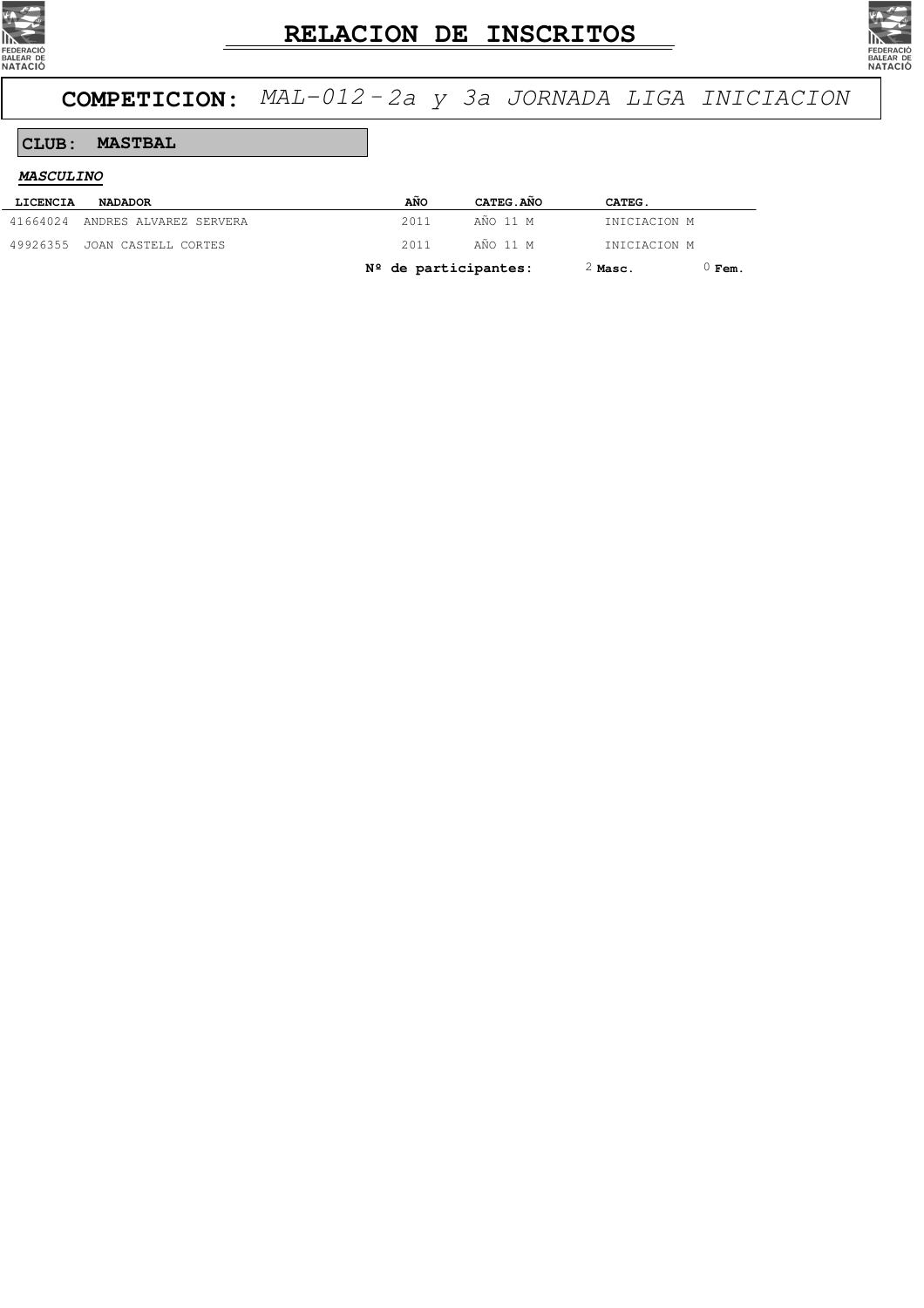



# **COMPETICION:** MAL-012 -2a y 3a JORNADA LIGA INICIACION

#### **CLUB: NCALVIA**

**FEMENINO**

| LICENCIA | <b>NADADOR</b>                 | AÑO                    | CATEG. ANO | CATEG.       |      |
|----------|--------------------------------|------------------------|------------|--------------|------|
|          | 49926609 ARIADNA CALIZ HUERTAS | 2013                   | AÑO 13 F   | INICIACION F |      |
|          |                                | $N2$ de participantes: |            | Masc.        | Fem. |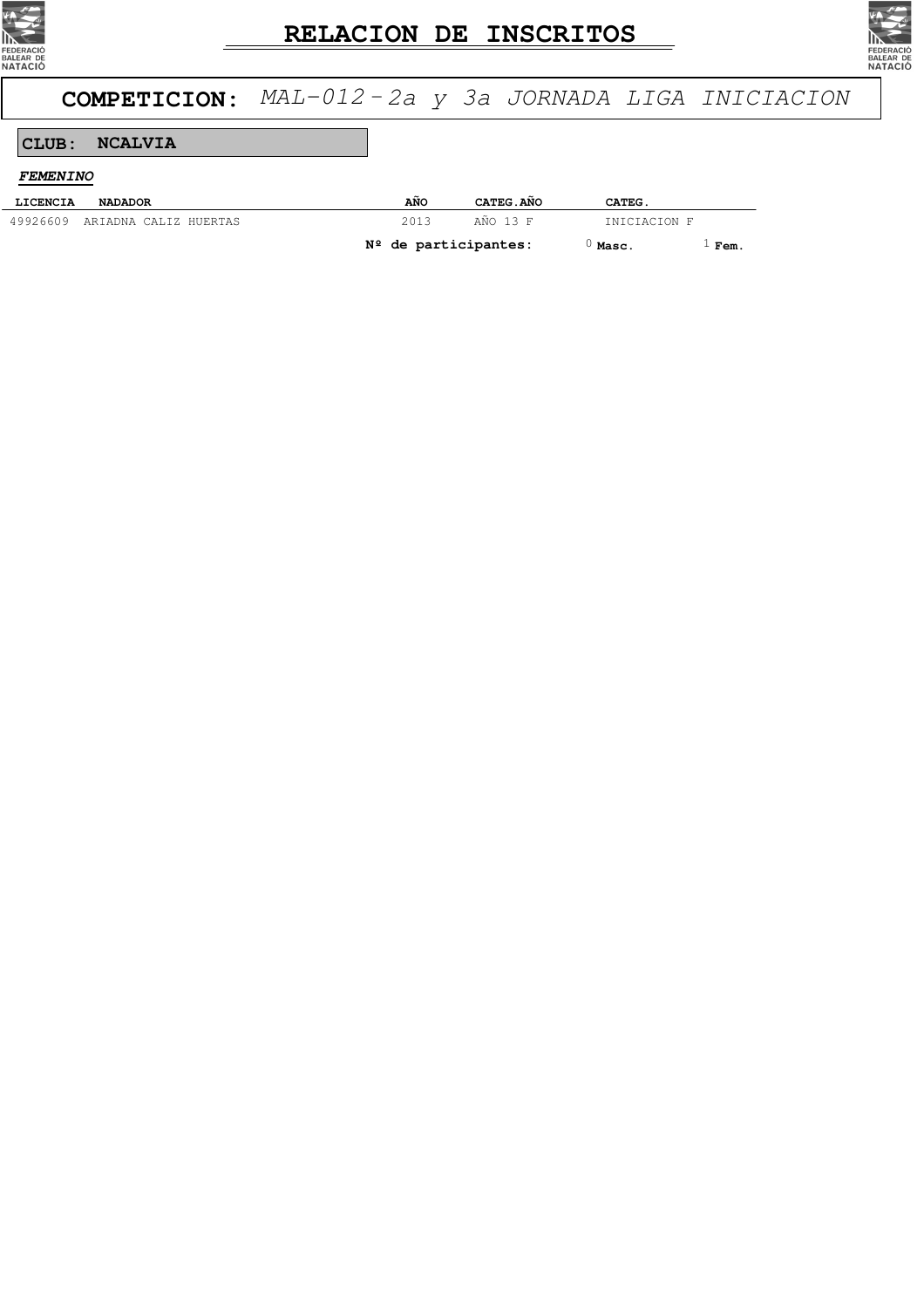



# **COMPETICION:** MAL-012 -2a y 3a JORNADA LIGA INICIACION

#### **CLUB: RAFANADAL**

#### **MASCULINO**

| LICENCIA | <b>NADADOR</b>               | AÑO                    | CATEG. ANO | CATEG.       |      |
|----------|------------------------------|------------------------|------------|--------------|------|
|          | 41693172 ADRIA VANRELL BAUZA | 2011                   | AÑO 11 M   | INICIACION M |      |
|          |                              | $N2$ de participantes: |            | l Masc.      | Fem. |